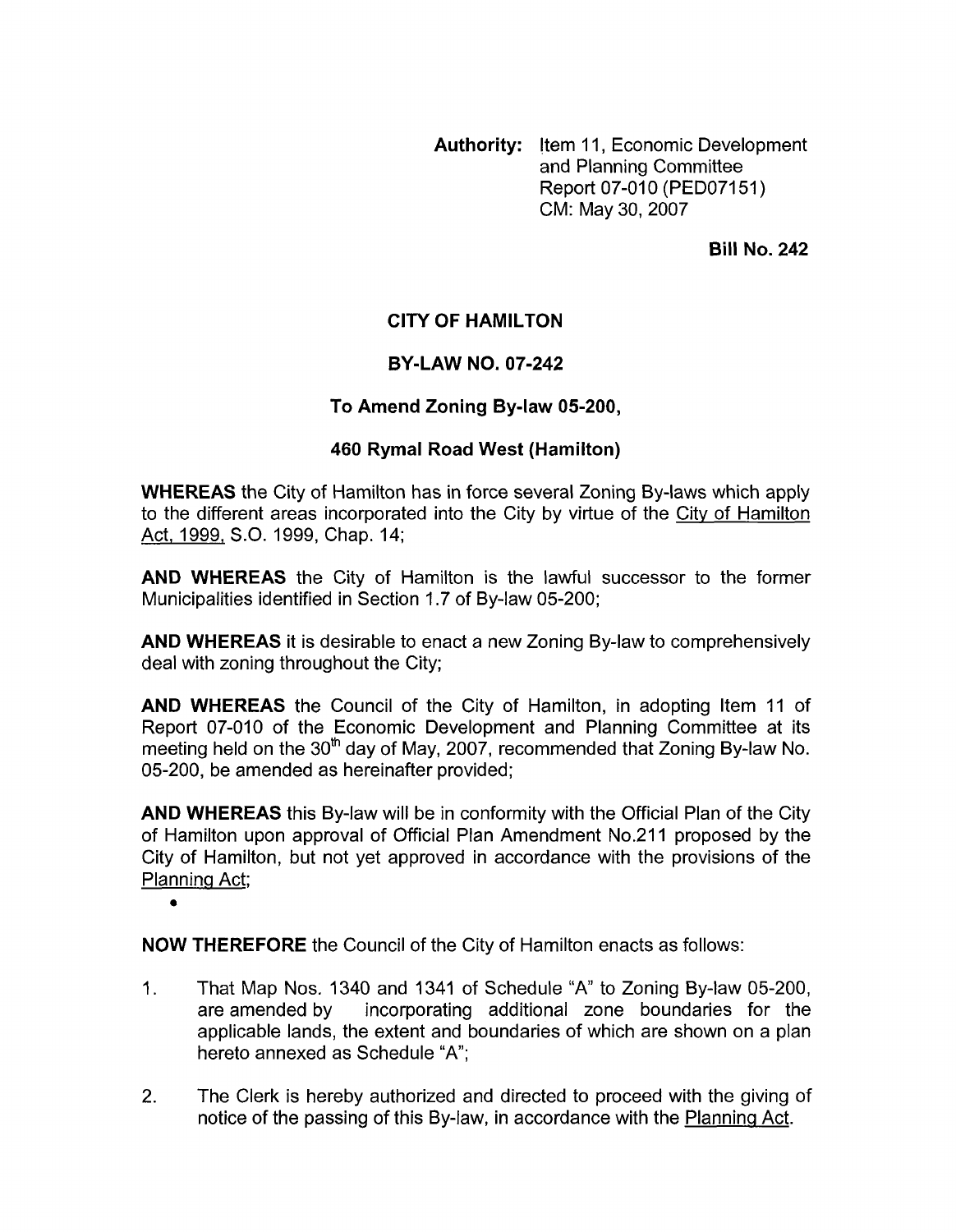By-law respecting 460 Rymal Road West (Hamilton) Page 2 of 3

3. This By-law No. 07-242 shall come into force and be deemed to come into force in accordance with subsection 34(21) of the Planning Act, either upon the date of passage of this By-law or as otherwise provided by the said subsection.

PASSED and ENACTED this 8<sup>th</sup> day of August, 2007.

**b**  Fred Eisenberger

Kevin C. Christenson Mayor City Clerk

ZAC-07-001